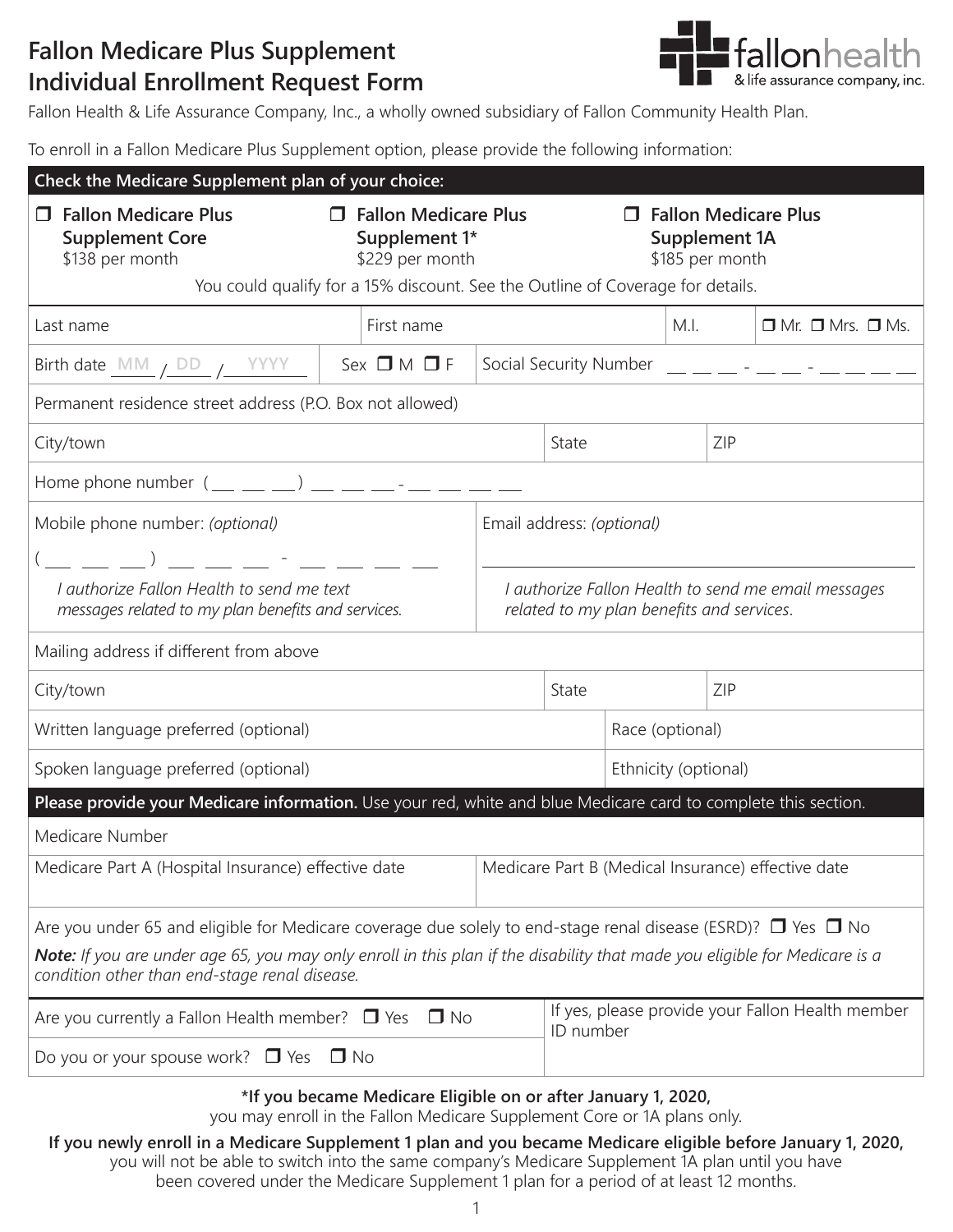## **Important Information**

## **Please read the "Important Information" section. Then answer questions 1–5 on page 3.**

- a. You do not need more than one Medicare Supplement Insurance Policy.
- b. If you purchase this Policy, you may want to evaluate your existing health coverage and decide if you need multiple coverages.
- c. You may be eligible for Medicaid benefits and may not need a Medicare Supplement Insurance Policy.
- d. The benefits and premiums under your Medicare Supplement Insurance Policy can be suspended, if requested, during your entitlement to benefits under Medicaid for 24 months. You must request this suspension within 90 days of becoming eligible for Medicaid. If you are no longer entitled to Medicaid, your Policy will be reinstituted if requested within 90 days of losing Medicaid eligibility. If the Medicare Supplement Insurance Policy provided coverage for outpatient prescription drugs and you enrolled in Medicare Part D while your Policy was suspended, the reinstituted Policy will not have outpatient prescription drug coverage, as you will be enrolled in the most comparable plan without outpatient prescription drug coverage.
- e. If you are eligible for and have enrolled in a Medicare Supplement Insurance Policy by reason of disability and you later become covered by an employer or union-based group health plan, the benefits and premiums under your Medicare Supplement Insurance Policy can be suspended, if requested, while you are covered under the employer or union-based group health plan. If you suspend your Medicare Supplement Insurance Policy under these circumstances, and later lose your employer or union-based group health plan, your suspended Medicare Supplement Insurance Policy (or, if that is no longer available, a substantially equivalent Policy) will be reinstituted if requested within 90 days of losing your employer or union-based group health plan. If the Medicare Supplement Insurance Policy provided coverage for outpatient prescription drugs and you enrolled in Medicare Part D while your Policy was suspended, the reinstituted Policy will not have outpatient prescription drug coverage, as you will be enrolled in the most comparable plan without outpatient prescription drug coverage.
- f. Counseling services are available in Massachusetts to provide advice concerning your purchase of Medicare Supplement Insurance and concerning medical assistance through the state Medicaid program, including benefits as a Qualified Medicare Beneficiary (QMB) and a Specified Low-Income Medicare Beneficiary (SLMB). You may call the Massachusetts Executive Office of Elder Affairs insurance counseling program at 1-800-243-4636 (TTY: 1-800-872-0166) or write to that office at the following address for more information: One Ashburton Place, 5th Floor, Boston, MA 02108.

If you lost or are losing other health insurance coverage and received a notice from your prior insurer saying you were eligible for guaranteed issue of a Medicare Supplement Insurance Policy, or that you had certain rights to buy such a Policy, you may be guaranteed acceptance in one or more of our Medicare Supplement plans. Please include a copy of the notice from your prior insurer with your application.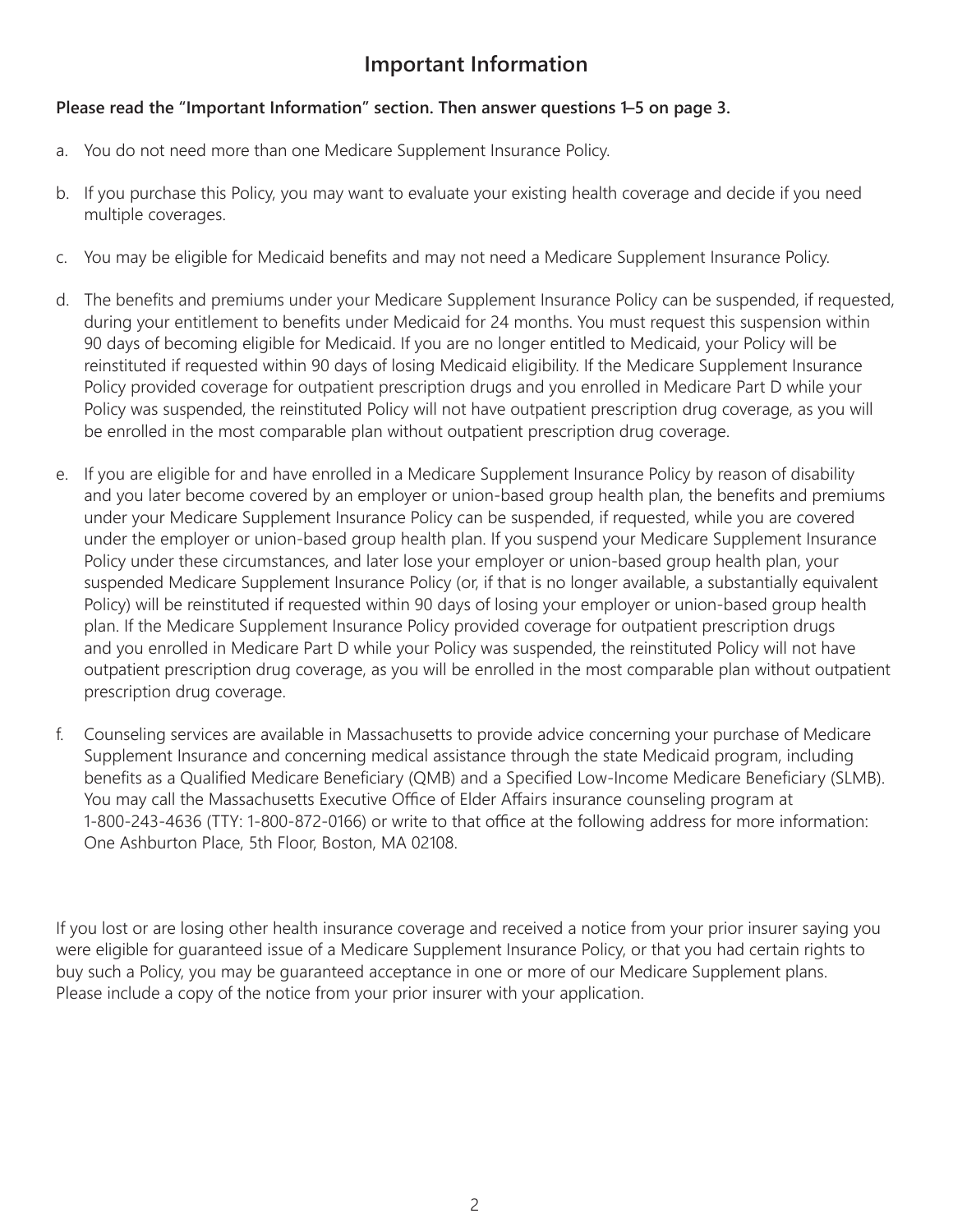| Please answer all questions to the best of your knowledge. (Please mark Yes or No below with an "X".)                                                         |                                                                                                                                                                                                                                                                                                                                                                                                                                                                                                                                                                                                                                                                   |                                                                                                                                                                                                                                                                                                                                                                               |  |  |  |  |  |
|---------------------------------------------------------------------------------------------------------------------------------------------------------------|-------------------------------------------------------------------------------------------------------------------------------------------------------------------------------------------------------------------------------------------------------------------------------------------------------------------------------------------------------------------------------------------------------------------------------------------------------------------------------------------------------------------------------------------------------------------------------------------------------------------------------------------------------------------|-------------------------------------------------------------------------------------------------------------------------------------------------------------------------------------------------------------------------------------------------------------------------------------------------------------------------------------------------------------------------------|--|--|--|--|--|
| <b>Question 1:</b>                                                                                                                                            |                                                                                                                                                                                                                                                                                                                                                                                                                                                                                                                                                                                                                                                                   |                                                                                                                                                                                                                                                                                                                                                                               |  |  |  |  |  |
|                                                                                                                                                               | (a) Did you turn age 65 in the last 6 months? $\Box$ Yes $\Box$ No                                                                                                                                                                                                                                                                                                                                                                                                                                                                                                                                                                                                |                                                                                                                                                                                                                                                                                                                                                                               |  |  |  |  |  |
| (b)                                                                                                                                                           | Did you enroll in Medicare Part B in the last 6 months?                                                                                                                                                                                                                                                                                                                                                                                                                                                                                                                                                                                                           | (c) If yes, what is the effective date?                                                                                                                                                                                                                                                                                                                                       |  |  |  |  |  |
|                                                                                                                                                               | $\Box$ Yes $\Box$ No                                                                                                                                                                                                                                                                                                                                                                                                                                                                                                                                                                                                                                              | $\frac{1}{\sqrt{M}}$ / $\frac{1}{\sqrt{D}}$ / $\frac{1}{\sqrt{Y}}$ / $\frac{1}{\sqrt{Y}}$ / $\frac{1}{\sqrt{Y}}$ / $\frac{1}{\sqrt{Y}}$ / $\frac{1}{\sqrt{Y}}$ / $\frac{1}{\sqrt{Y}}$ / $\frac{1}{\sqrt{Y}}$ / $\frac{1}{\sqrt{Y}}$ / $\frac{1}{\sqrt{Y}}$ / $\frac{1}{\sqrt{Y}}$ / $\frac{1}{\sqrt{Y}}$ / $\frac{1}{\sqrt{Y}}$ / $\frac{1}{\sqrt{Y}}$ / $\frac{1}{\sqrt{Y}}$ |  |  |  |  |  |
|                                                                                                                                                               | <b>Question 2:</b>                                                                                                                                                                                                                                                                                                                                                                                                                                                                                                                                                                                                                                                |                                                                                                                                                                                                                                                                                                                                                                               |  |  |  |  |  |
|                                                                                                                                                               | Are you covered for medical assistance through the state Medicaid program? $\Box$ Yes $\Box$ No                                                                                                                                                                                                                                                                                                                                                                                                                                                                                                                                                                   |                                                                                                                                                                                                                                                                                                                                                                               |  |  |  |  |  |
|                                                                                                                                                               | [NOTE TO APPLICANT: If you are participating in a "Spend-Down Program" and have not met your "Share of Cost,"<br>please answer NO to this question.]                                                                                                                                                                                                                                                                                                                                                                                                                                                                                                              |                                                                                                                                                                                                                                                                                                                                                                               |  |  |  |  |  |
| If yes,                                                                                                                                                       |                                                                                                                                                                                                                                                                                                                                                                                                                                                                                                                                                                                                                                                                   |                                                                                                                                                                                                                                                                                                                                                                               |  |  |  |  |  |
|                                                                                                                                                               | (a) Will Medicaid pay your premiums for this Medicare Supplement Insurance Policy? $\Box$ Yes $\Box$ No                                                                                                                                                                                                                                                                                                                                                                                                                                                                                                                                                           |                                                                                                                                                                                                                                                                                                                                                                               |  |  |  |  |  |
| (b) Do you receive any benefits from Medicaid OTHER THAN payments toward your Medicare Part B premium?<br>$\Box$ Yes $\Box$ No                                |                                                                                                                                                                                                                                                                                                                                                                                                                                                                                                                                                                                                                                                                   |                                                                                                                                                                                                                                                                                                                                                                               |  |  |  |  |  |
|                                                                                                                                                               | <b>Question 3:</b>                                                                                                                                                                                                                                                                                                                                                                                                                                                                                                                                                                                                                                                |                                                                                                                                                                                                                                                                                                                                                                               |  |  |  |  |  |
|                                                                                                                                                               | (a) If you had coverage from any Medicare plan other than Original<br>Start:<br>$\frac{1}{100}$ / $\frac{1}{100}$ / $\frac{1}{100}$ / $\frac{1}{100}$ / $\frac{1}{100}$ / $\frac{1}{100}$ / $\frac{1}{100}$ / $\frac{1}{100}$ / $\frac{1}{100}$ / $\frac{1}{100}$ / $\frac{1}{100}$ / $\frac{1}{100}$ / $\frac{1}{100}$ / $\frac{1}{100}$ / $\frac{1}{100}$ / $\frac{1}{100}$<br>Medicare within the past 63 days (for example, a Medicare Advantage<br>plan, or a Medicare HMO or PPO), fill in your start and end dates to the<br>End: $\frac{1}{MN}$ / $\frac{1}{DD}$ / $\frac{VV}{VV}$<br>right. If you are still covered under this plan, leave "END" blank. |                                                                                                                                                                                                                                                                                                                                                                               |  |  |  |  |  |
|                                                                                                                                                               | (b) If you are still covered under the Medicare plan, do you intend to replace your current coverage with this new<br>Medicare supplemental policy? $\Box$ Yes $\Box$ No                                                                                                                                                                                                                                                                                                                                                                                                                                                                                          |                                                                                                                                                                                                                                                                                                                                                                               |  |  |  |  |  |
|                                                                                                                                                               | (c) Was this your first time in this type of Medicare plan? $\Box$ Yes $\Box$ No                                                                                                                                                                                                                                                                                                                                                                                                                                                                                                                                                                                  |                                                                                                                                                                                                                                                                                                                                                                               |  |  |  |  |  |
|                                                                                                                                                               | (d) Did you drop a Medicare Supplement Insurance Policy to enroll in the Medicare plan? $\Box$ Yes $\Box$ No                                                                                                                                                                                                                                                                                                                                                                                                                                                                                                                                                      |                                                                                                                                                                                                                                                                                                                                                                               |  |  |  |  |  |
|                                                                                                                                                               | <b>Question 4:</b>                                                                                                                                                                                                                                                                                                                                                                                                                                                                                                                                                                                                                                                |                                                                                                                                                                                                                                                                                                                                                                               |  |  |  |  |  |
|                                                                                                                                                               | (a) Do you have another Medicare Supplement Insurance Policy in force? $\Box$ Yes $\Box$ No                                                                                                                                                                                                                                                                                                                                                                                                                                                                                                                                                                       |                                                                                                                                                                                                                                                                                                                                                                               |  |  |  |  |  |
|                                                                                                                                                               | (b) If so, with what company, and what plan do you have?                                                                                                                                                                                                                                                                                                                                                                                                                                                                                                                                                                                                          |                                                                                                                                                                                                                                                                                                                                                                               |  |  |  |  |  |
|                                                                                                                                                               | (c) If so, do you intend to replace your current Medicare Supplement Insurance Policy with this policy?                                                                                                                                                                                                                                                                                                                                                                                                                                                                                                                                                           |                                                                                                                                                                                                                                                                                                                                                                               |  |  |  |  |  |
| $\Box$ Yes $\Box$ No If yes, please complete the Medicare Supplement Replacement form.                                                                        |                                                                                                                                                                                                                                                                                                                                                                                                                                                                                                                                                                                                                                                                   |                                                                                                                                                                                                                                                                                                                                                                               |  |  |  |  |  |
|                                                                                                                                                               | <b>Question 5:</b>                                                                                                                                                                                                                                                                                                                                                                                                                                                                                                                                                                                                                                                |                                                                                                                                                                                                                                                                                                                                                                               |  |  |  |  |  |
| Have you had coverage under any other health insurance within the past 63 days?<br>(For example, an employer, union, or individual plan) $\Box$ Yes $\Box$ No |                                                                                                                                                                                                                                                                                                                                                                                                                                                                                                                                                                                                                                                                   |                                                                                                                                                                                                                                                                                                                                                                               |  |  |  |  |  |
| (a) If so, with what company, and what plan do you have?                                                                                                      |                                                                                                                                                                                                                                                                                                                                                                                                                                                                                                                                                                                                                                                                   |                                                                                                                                                                                                                                                                                                                                                                               |  |  |  |  |  |
|                                                                                                                                                               | (b) What are your dates of coverage under the other policy?                                                                                                                                                                                                                                                                                                                                                                                                                                                                                                                                                                                                       |                                                                                                                                                                                                                                                                                                                                                                               |  |  |  |  |  |
| Start: $\frac{1}{M}$ / $\frac{1}{DD}$ / $\frac{1}{YYYY}$ End: $\frac{1}{M}$ / $\frac{1}{DD}$ / $\frac{1}{YYYY}$                                               |                                                                                                                                                                                                                                                                                                                                                                                                                                                                                                                                                                                                                                                                   |                                                                                                                                                                                                                                                                                                                                                                               |  |  |  |  |  |
|                                                                                                                                                               | (If you are still covered under the other policy, leave "END" blank.)                                                                                                                                                                                                                                                                                                                                                                                                                                                                                                                                                                                             |                                                                                                                                                                                                                                                                                                                                                                               |  |  |  |  |  |